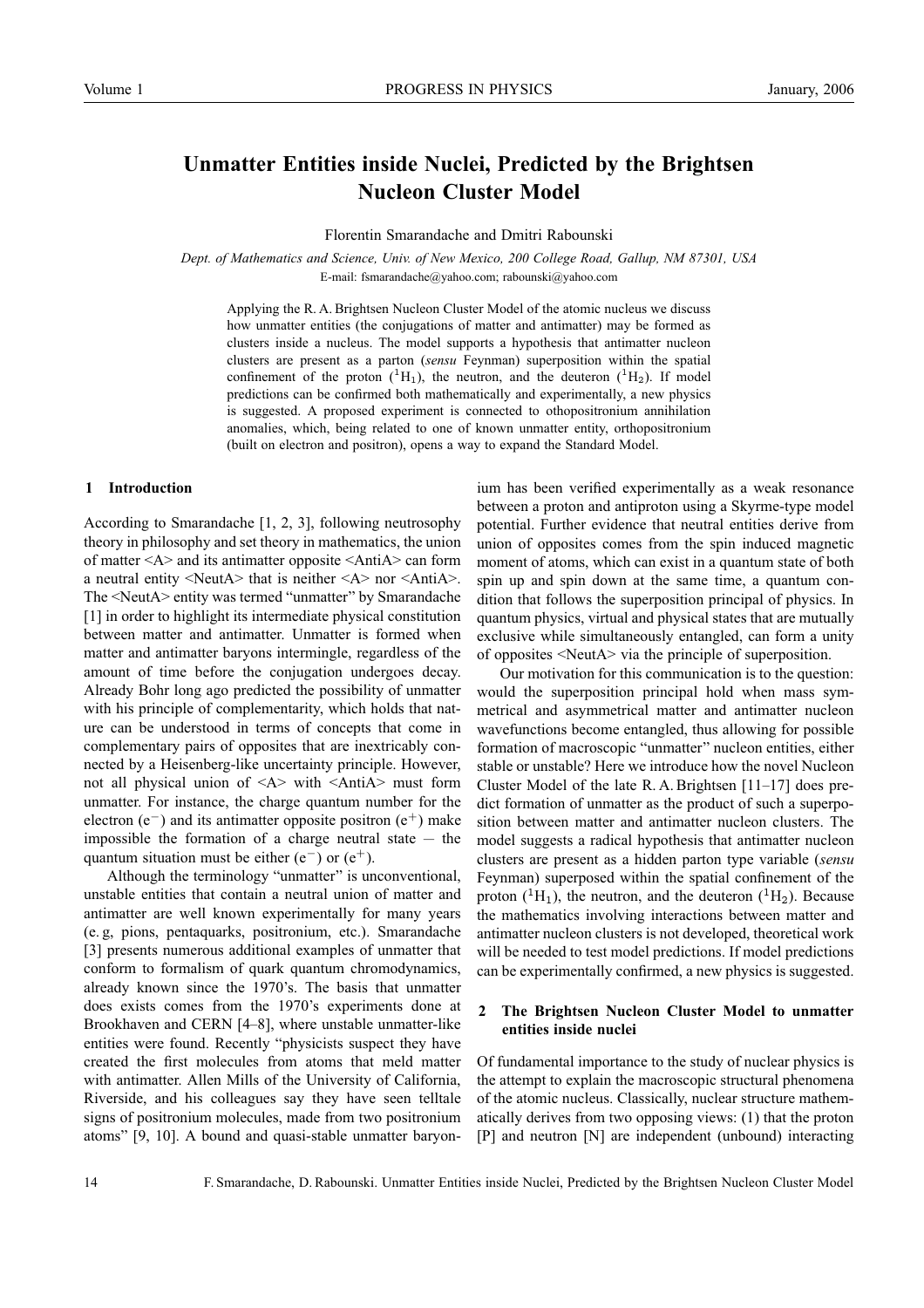| Matter<br>Clusters $\longrightarrow$<br>Antimatter<br>Clusters        | [NP]<br>Deuteron<br>$\mathbf{i}$<br>Stable          | [NPN]<br>Triton<br>Beta-unstable           | [PNP]<br>Helium-3<br>$\bf k$<br>Stable             | [NN]<br>Di-Neutron<br>1                                | [PP]<br>Di-Proton<br>m                                | [NNN]<br>Tri-Neutron<br>$\mathbf n$        | [PPP]<br>Tri-Proton<br>$\mathbf 0$                 |
|-----------------------------------------------------------------------|-----------------------------------------------------|--------------------------------------------|----------------------------------------------------|--------------------------------------------------------|-------------------------------------------------------|--------------------------------------------|----------------------------------------------------|
| $[N^{\uparrow}P^{\uparrow}]$<br>a<br>Stable                           |                                                     | [N]<br>$ NP $ $ N^{\uparrow}P^{\uparrow} $ | $[{\rm P}]$<br>$ NP $ $ N^{\uparrow}P^{\uparrow} $ | Pions<br>$(q q^2)$                                     | Pions<br>(qq)                                         | [N]<br>$ NN $ $ N^{\uparrow}P^{\uparrow} $ | $[{\rm P}]$<br>$ N^{\uparrow}P^{\uparrow} $ $ PP $ |
| $[N^{\uparrow}P^{\uparrow}N^{\uparrow}]$<br>b<br>Beta-unstable        | $[N^{\uparrow}]$<br>$ NP $ $ N^{\hat{}}P^{\hat{}} $ |                                            | Pions<br>(q q)                                     | $[P^{\hat{ }}]$<br>$ NN $ $ N^N $                      | $[N^{\hat{}}]$<br>$ N^{\uparrow}P^{\uparrow} $ $ PP $ | Pions<br>$(qq^2)$                          | Tetraquarks<br>$(qqq\hat{q})$                      |
| $[ P^{\uparrow} N^{\uparrow} P^{\uparrow} ]$<br>$\mathbf c$<br>Stable | $[P^{\hat{ }}]$<br>$ NP $ $ N^{\hat{}}P^{\hat{}} $  | Pions<br>(q q)                             |                                                    | $[P^{\uparrow}]$<br>$ N^{\uparrow}P^{\uparrow} \; NN $ | $[N^{\uparrow}]$<br>$ PP $ $ P^P $                    | Tetraquarks<br>$(qqq\hat{q})$              | Pions<br>$(qq^2)$                                  |
| $[N^N]$                                                               | Pions                                               | [N]                                        | $[{\rm P}]$                                        |                                                        | Tetraquarks                                           | [N]                                        | $[{\rm P}]$                                        |
| d                                                                     | (qq)                                                | $ NN $ $ N^N $                             | $ NP $ $ N^N $                                     |                                                        | $(qqq\hat{q})$                                        | $ NN $ $ N^N$                              | $ PP $ $ N^N $                                     |
| $[P^{\hat{}}P^{\hat{}}]$                                              | Pions                                               | [N]                                        | [P]                                                | Tetraquarks                                            |                                                       | [N]                                        | $[{\rm P}]$                                        |
| $\mathbf e$                                                           | (q q)                                               | $ NP $ $ P^P $                             | $ NP $ $ P^P $                                     | $(qqq\hat{q})$                                         |                                                       | $ P^{\uparrow}P^{\uparrow} $ $ NN $        | $ PP $ $ P^{\uparrow}P^{\uparrow} $                |
| $[N^N N^{\hat{}}]$                                                    | $[N^{\hat{}}]$                                      | Pions                                      | Tetraquarks                                        | $[N^{\hat{}}]$                                         | $[N^{\hat{}}]$                                        |                                            | Hexaquarks                                         |
| f                                                                     | $ NP $ $ N^N $                                      | (qq)                                       | $(qqq\hat{q})$                                     | $ NN $ $ N^N $                                         | $ N^N $ $ PP $                                        |                                            | $(qqqq\hat{q}q\hat{q})$                            |
| $[P^{\uparrow}P^{\uparrow}]$                                          | $[P^{\prime}]$                                      | Tetraquarks                                | Pions                                              | $[P^{\prime}]$                                         | $[P^{\uparrow}]$                                      | Hexaquarks                                 |                                                    |
| g                                                                     | $ NP $ $ P^P $                                      | $(qqq\hat{q})$                             | (qq)                                               | $ P^{\uparrow}P^{\uparrow} $ $ NN $                    | $ P^P $ $ PP $                                        | $(qqqq\hat{q}q\hat{q})$                    |                                                    |

Table 1: Unmatter entities (stable, quasi-stable, unstable) created from union of matter and antimatter nucleon clusters as predicted by the gravity-antigravity formalism of the Brightsen Nucleon Cluster Model. Shaded cells represent interactions that result in annihilation of mirror opposite two- and three- body clusters. Top nucleons within cells show superposed state comprised of three valance quarks; bottom structures show superposed state of hidden unmatter in the form of nucleon clusters. Unstable pions, tetraquarks, and hexaquark unmatter are predicted from union of mass symmetrical clusters that are not mirror opposites. The symbol ^= antimatter, N = neutron, P  $=$  proton,  $q =$  quark. (Communication with R. D. Davic).

fermions within nuclear shells, or (2) that nucleons interact collectively in the form of a liquid-drop. Compromise models attempt to cluster nucleons into interacting [NP] boson pairs (e.g., Interacting Boson Model-IBM), or, as in the case of the Interacting Boson-Fermion Model (IBFM), link boson clusters [NP] with un-paired and independent nucleons [P] and [N] acting as fermions.

However, an alternative view, at least since the 1937 Resonating Group Method of Wheeler, and the 1965 Close-Packed Spheron Model of Pauling, holds that the macroscopic structure of atomic nuclei is best described as being composed of a small number of interacting boson-fermion nucleon "clusters" (e. g., helium-3 [PNP], triton [NPN], deuteron [NP]), as opposed to independent [N] and [P] nucleons acting as fermions, either independently or collectively. Mathematically, such clusters represent a spatially localized mass-charge-spin subsystem composed of strongly correlated nucleons, for which realistic two- and three body wave functions can be written. In this view, quark-gluon dynamics are confined within the formalism of 6-quark bags [NP] and 9-quark bags ([PNP] and [NPN]), as opposed to valance quarks forming free nucleons. The experimental evidence in support of nucleons interacting as boson-fermion clusters is now extensive and well reviewed.

One novel nucleon cluster model is that of R. A. Brightsen, which was derived from the identification of masscharge symmetry systems of isotopes along the Z-N Serge plot. According to Brightsen, all beta-stable matter and antimatter isotopes are formed by potential combinations of two- and three nucleon clusters; e.g., ([NP], [PNP], [NPN], [NN], [PP], [NNN], [PPP], and/or their mirror antimatter clusters [NˆPˆ], [PˆNˆPˆ], [NˆPˆNˆ], [NˆNˆ], [PˆPˆ], [PˆPˆPˆ], [N^N^N^], where the symbol  $\hat{ }$  here is used to denote antimatter. A unique prediction of the Brightsen model is that a stable union must result between interaction of mass asymmetrical matter (positive mass) and antimatter (negative mass) nucleon clusters to form protons and neutrons, for example the interaction between matter  $[PNP]$  + antimatter

F. Smarandache, D. Rabounski. Unmatter Entities inside Nuclei, Predicted by the Brightsen Nucleon Cluster Model 15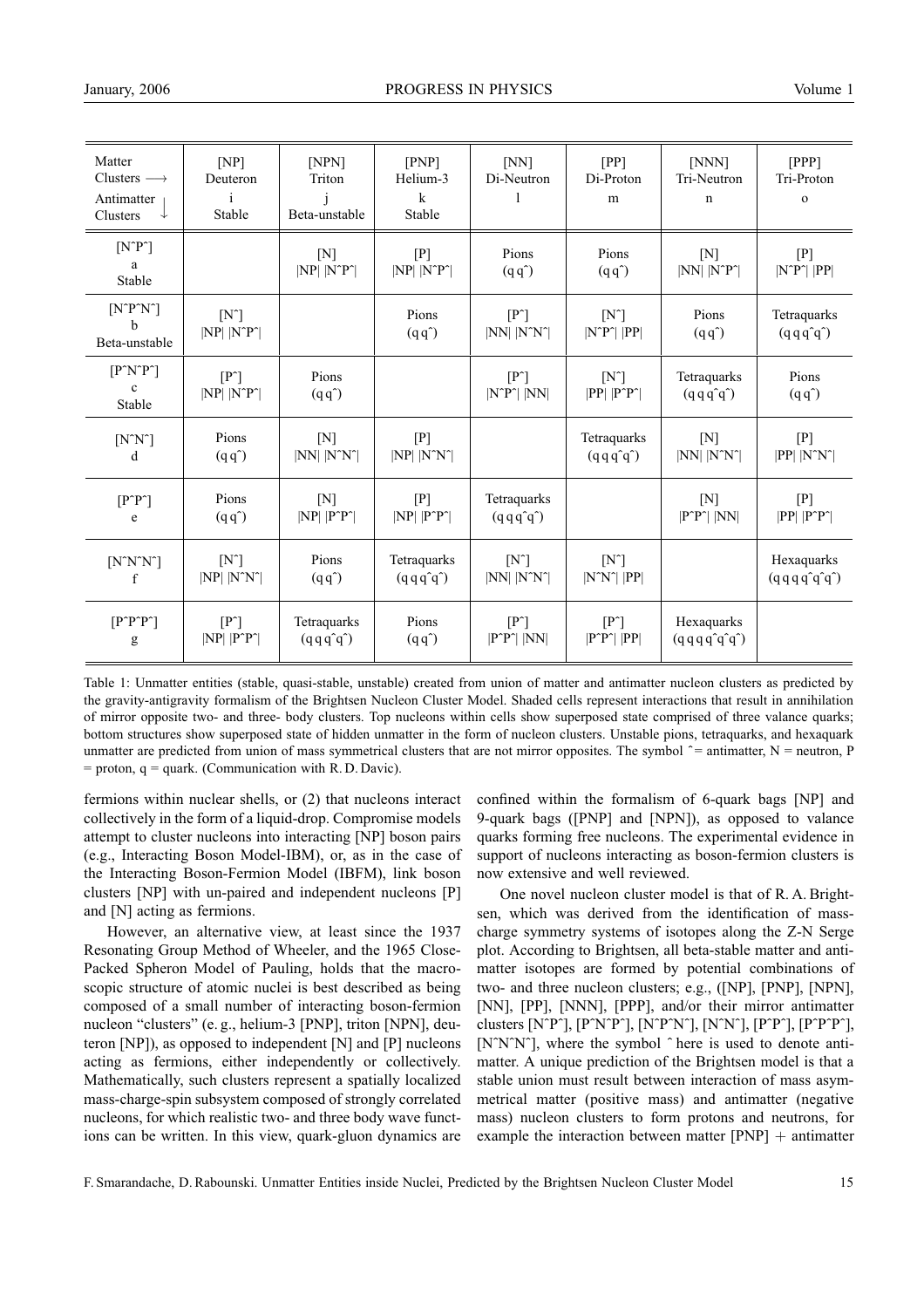[NˆPˆ]. Why union and not annihilation of mass asymmetrical matter and antimatter entities? As explained by Brightsen, independent (unbound) neutron and protons do not exist in nuclear shells, and the nature of the mathematical series of cluster interactions (3 [NP] clusters = 1[NPN] cluster  $+$  1 [PNP] cluster), makes it impossible for matter and antimatter clusters of identical mass to coexist in stable isotopes. Thus, annihilation cannot take place between mass asymmetrical two- and three matter and antimatter nucleon clusters, only strong bonding (attraction).

Here is the Table that tells how unmatter may be formed from nucleon clusters according to the Brightsen model.

# **3 A proposed experimental test**

As known, Standard Model of Quantum Electrodynamics explains all known phenomena with high precision, aside for anomalies in orthopositronium annihilation, discovered in 1987.

The Brightsen model, like many other models (see References), is outside the Standard Model. They all pretend to expand the Standard Model in one or another way. Therefore today, in order to judge the alternative models as true or false, we should compare their predictions to orthopositronium annihilation anomalies, the solely unexplained by the Standard Model. Of those models the Brightsen model has a chance to be tested in such way, because it includes unmatter entities (the conjugations of particles and anti-particles) inside an atomic nucleus that could produce effect in the forming of orthopositronium by  $\beta^+$ -decay positrons and its annihilation.

In brief, the anomalies in orthopositronium annihilation are as follows.

Positronium is an atom-like orbital system that includes an electron and its anti-particle, positron, coupled by electrostatic forces. There are two kinds of that: parapositronium <sup>S</sup>Ps, in which the spins of electron and positron are oppositely directed and the summary spin is zero, and orthopositronium <sup>T</sup>Ps, in which the spins are co-directed and the summary spin is one. Because a particle-antiparticle (unmatter) system is unstable, life span of positronium is rather small. In vacuum, parapositronium decays in  $\tau \approx 1.25 \times 10^{-10}$  s, while orthopositronium is  $\tau \simeq 1.4 \times 10^{-7}$  s after the birth. In a medium the life span is even shorter because positronium tends to annihilate with electrons of the media.

In laboratory environment positronium can be obtained by placing a source of free positrons into a matter, for instance, one-atom gas. The source of positrons is  $\beta^+$ -decay, self-triggered decays of protons in neutron-deficient atoms∗

$$
p \to n + e^+ + \nu_e.
$$

Some of free positrons released from  $\beta^+$ -decay source

into gas quite soon annihilate with free electrons and electrons in the container's walls. Other positrons capture electrons from gas atoms thus producing orthopositronium and parapositronium (in 3:1 statistical ratio). Time spectrum of positrons (number of positrons vs. life span) is the basic characteristic of their annihilation in matter.

In inert gases the time spectrum of annihilation of free positrons generally reminds of exponential curve with a plateau in its central part, known as "shoulder" [29, 30]. In 1965 Osmon published [29] pictures of observed time spectra of annihilation of positrons in inert gases (He, Ne, Ar, Kr, Xe). In his experiments he used <sup>22</sup>NaCl as a source of  $\beta^+$ decay positrons. Analyzing the results of the experiments, Levin noted that the spectrum in neon was peculiar compared to those in other one-atom gases: in neon points in the curve were so widely scattered, that presence of a "shoulder" was unsure. Repeated measurements of temporal spectra of annihilation of positrons in He, Ne, and Ar, later accomplished by Levin [31, 32], have proven existence of anomaly in neon. Specific feature of the experiments done by Osmon, Levin and some other researchers in the UK, Canada, and Japan is that the source of positrons was  $22Na$ , while the moment of birth of positron was registered according to  $\gamma$ <sup>1</sup>quantum of decay of excited <sup>22</sup>∗Ne

$$
^{22*}\text{Ne} \rightarrow {}^{22}\text{Ne} + \gamma_{\text{n}} ,
$$

from one of products of  $\beta^+$ -decay of <sup>22\*</sup>Na.

In his experiments [33, 34] Levin discovered that the peculiarity of annihilation spectrum in neon (abnormally wide scattered points) is linked to presence in natural neon of substantial quantity of its isotope  $22$ Ne (around 9%). Levin called this effect *isotope anomaly*. Temporal spectra were measured in neon environments of two isotopic compositions: (1) natural neon (90.88% of  $^{20}$ Ne, 0.26% of  $^{21}$ Ne, and 8.86% of <sup>22</sup>Ne); (2) neon with reduced content of <sup>22</sup>Ne  $(94.83\% \text{ of }^{20}\text{Ne}, 0.22\% \text{ of }^{21}\text{Ne}, \text{ and } 4.91\% \text{ of }^{22}\text{Ne}).$ Comparison of temporal spectra of positron decay revealed: in natural neon (the 1st composition) the shoulder is fuzzy, while in neon poor with  $22$ Ne (the 2nd composition) the shoulder is always clearly pronounced. In the part of spectrum, to which  $T$ Ps-decay mostly contributes, the ratio between intensity of decay in poor neon and that in natural neon (with much isotope  $^{22}$ Ne) is 1.85 $\pm$ 0.1 [34].

Another anomaly is substantially higher measured rate of annihilation of orthopositronium (the value reciprocal to its life span) compared to that predicted by QED.

Measurement of orthopositronium annihilation rate is among the main tests aimed to experimental verification of QED laws of conservation. In 1987 thanks to new precision technology a group of researchers based in the University of Michigan (Ann Arbor) made a breakthrough in this area. The obtained results showed substantial gap between experiment and theory. The anomaly that the Michigan group revealed

<sup>∗</sup>It is also known as positron β+-decay. During β−-decay in nucleus neutron decays  $n \rightarrow p + e^- + \tilde{\nu}_e$ .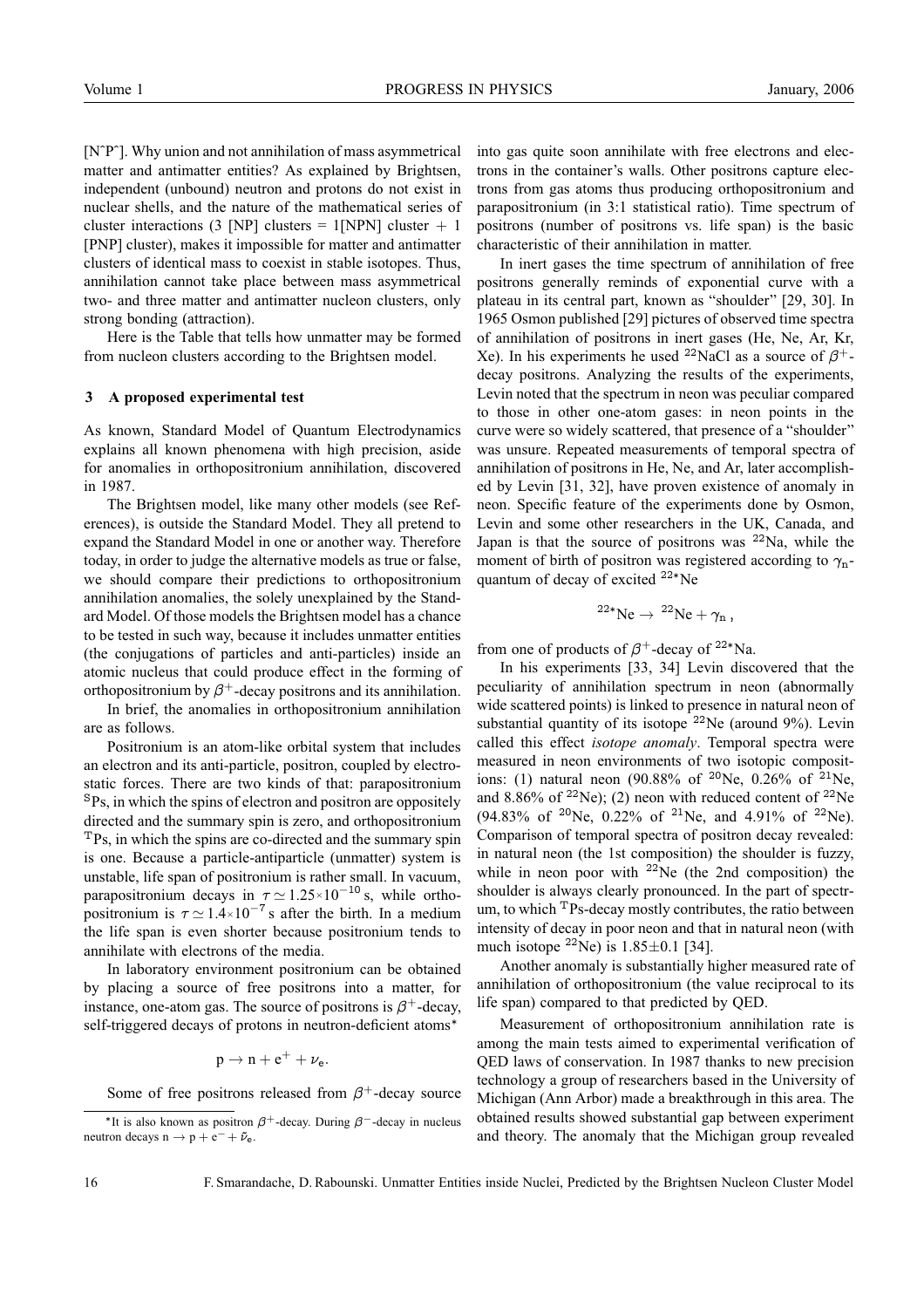was that measured rates of annihilation at  $\lambda_{\text{T(exp)}} = 7.0514 \pm$  $\pm 0.0014~\mu\text{s}^{-1}$  and  $\lambda_{\text{T(exp)}} = 7.0482 \pm 0.0016~\mu\text{s}^{-1}$  (with unseen-before precision of 0.02% and 0.023% using vacuum and gas methods [35–38]) were much higher compared to  $\lambda_{\text{T(theor)}} = 7.00383 \pm 0.00005 \ \mu s^{-1}$  as predicted by QED [39–42]. The effect was later called  $\lambda$ <sub>T</sub>-anomaly [43].

Theorists foresaw possible annihilation rate anomaly not long before the first experiments were accomplished in Michigan. In 1986 Holdom [44] suggested that "mixed type" particles may exist, which being in the state of oscillation stay for some time in our world and for some time in the mirror Universe, possessing negative masses and energies. In the same year Glashow [45] gave further development to the idea and showed that in case of 3-photon annihilation  $T_{\text{Ps}}$ will "mix up" with its mirror twin thus producing two effects: (1) higher annihilation rate due to additional mode of decay  $TPS \rightarrow$  nothing, because products of decay passed into the mirror Universe can not be detected; (2) the ratio between orthopositronium and parapositronium numbers will decrease from  $T_{\text{Ps}}$ :  $S_{\text{Ps}} = 3:1$  to 1.5:1. But at that time (in 1986) Glashow concluded that no interaction is possible between our-world and mirror-world particles.

On the other hand, by the early 1990's these theoretic studies encouraged many researchers worldwide for experimental search of various "exotic" (unexplained in QED) modes of <sup>T</sup>Ps-decay, which could lit some light on abnormally high rate of decay. These were, to name just a few, search for  $TPS \rightarrow$  nothing mode [46], check of possible contribution from 2-photon mode [47–49] or from other exotic modes [50–52]. As a result it has been shown that no exotic modes can contribute to the anomaly, while contribution of  $\text{P}_\text{S} \rightarrow$ nothing mode is limited to  $5.8 \times 10^{-4}$  of the regular decay.

The absence of theoretical explanation of  $\lambda$ <sub>T</sub>-anomaly encouraged Adkins et al. [53] to suggest experiments made in Japan [54] in 1995 as an alternative to the basic Michigan experiments. No doubt, high statistical accuracy of the Japanese measurements puts them on the same level with the basic experiments [35–38]. But all Michigan measurements possessed the property of a "full experiment", which in this particular case means no external influence could affect wave function of positronium. Such influence is inevitable due to electrodynamic nature of positronium and can be avoided only using special technique. In Japanese measurements [54] this was not taken into account and thus they do not possess property of "full experiment". Latest experiments of the Michigans [55], so-called *Resolution of Orthopositronium-Lifetime Pussle*, as well do not possess property of "full experiment", because the qualitative another statement included external influence of electromagnetic field [56, 57].

As early as in 1993 Karshenboim [58] showed that QED had actually run out of any of its theoretical capabilities to explain orthopositronium anomaly.

Electric interactions and weak interactions were joined into a common electroweak interaction in the 1960's by com-

monly Salam, Glashow, Weinberg, etc. Today's physicists attempt to join electroweak interaction and strong interaction (unfinished yet). They follow an intuitive idea that forces, connecting electrons and a nucleus, and forces, connecting nucleons inside a nucleus, are particular cases of a common interaction. That is the basis of our claim. If that is true, our claim is that orthopositronium atoms born in neon of different isotope contents  $(^{22}Ne, ^{21}Ne, ^{20}Ne)$  should be different from each other. There should be an effect of "inner" structure of neon nuclei if built by the Brightsen scheme, because the different proton-neutron contents built by different compositions of nucleon pairs. As soon as a free positron drags an electron from a neon atom, the potential of electro-weak interactions have changed in the atom. Accordingly, there in the nucleus itself should be re-distribution of strong interactions, than could be once as the re-building of the Brightsen pairs of nucleons there. So, lost electron of <sup>22</sup>Ne should have a different "inner" structure than that of <sup>21</sup>Ne or <sup>20</sup>Ne. Then the life span of orthopositronium built on such electrons should be as well different.

Of course, we can only qualitatively predict that difference, because we have no exact picture of what really happens inside a "structurized" nucleus. Yet only principal predictions are possible there. However even in such case we vote for continuation of "isotope anomaly" experiments with orthopositronium in neon of different isotope contents. If further experiments will be positive, it could be considered as one more auxiliary proof that the Brightsen model is true.

#### **Acknowledgements**

We very much appreciate Dr. Robert Davic, the nephew of R. A. Brightsen, for comments about the Brightsen model.

### **References**

- 1. Smarandache F. Matter, antimatter, and unmatter. *Infinite Energy*, 2005, v. 11, issue 62, 50–51.
- 2. Smarandache F. A new form of matter unmatter, composed of particles and anti-particles. *Progress in Physics*, 2005, v. 1,  $9 - 11$ .
- 3. Smarandache F. Verifying unmatter by experiments, more types of unmatter, and a quantum chromodynamics formula. *Progress in Physics*, 2005, v. 2, 113–116.

UNMATTER BASIS EXPERIMENTS

- 4. Gray L., Hagerty P., Kalogeropoulos T. E. *Phys. Rev. Lett.*, 1971, v. 26, 1491–1494.
- 5. Carrol A.S., Chiang I.-H., Kucia T. F., Li K. K., Mazur P. O., Michael D. N., Mockett P., Rahm D. C., Rubinstein R. *Phys. Rev. Lett.*, 1974, v. 32, 247–250.
- 6. Kalogeropoulos T. E., Vayaki A., Grammatikakis G., Tsilimigras T., Simopoulou E. *Phys. Rev. Lett.*, 1974, v. 33, 1635–1637.
- 7. Chapiro I. S. *Physics-Uspekhi*, 1973, v. 109, 431.